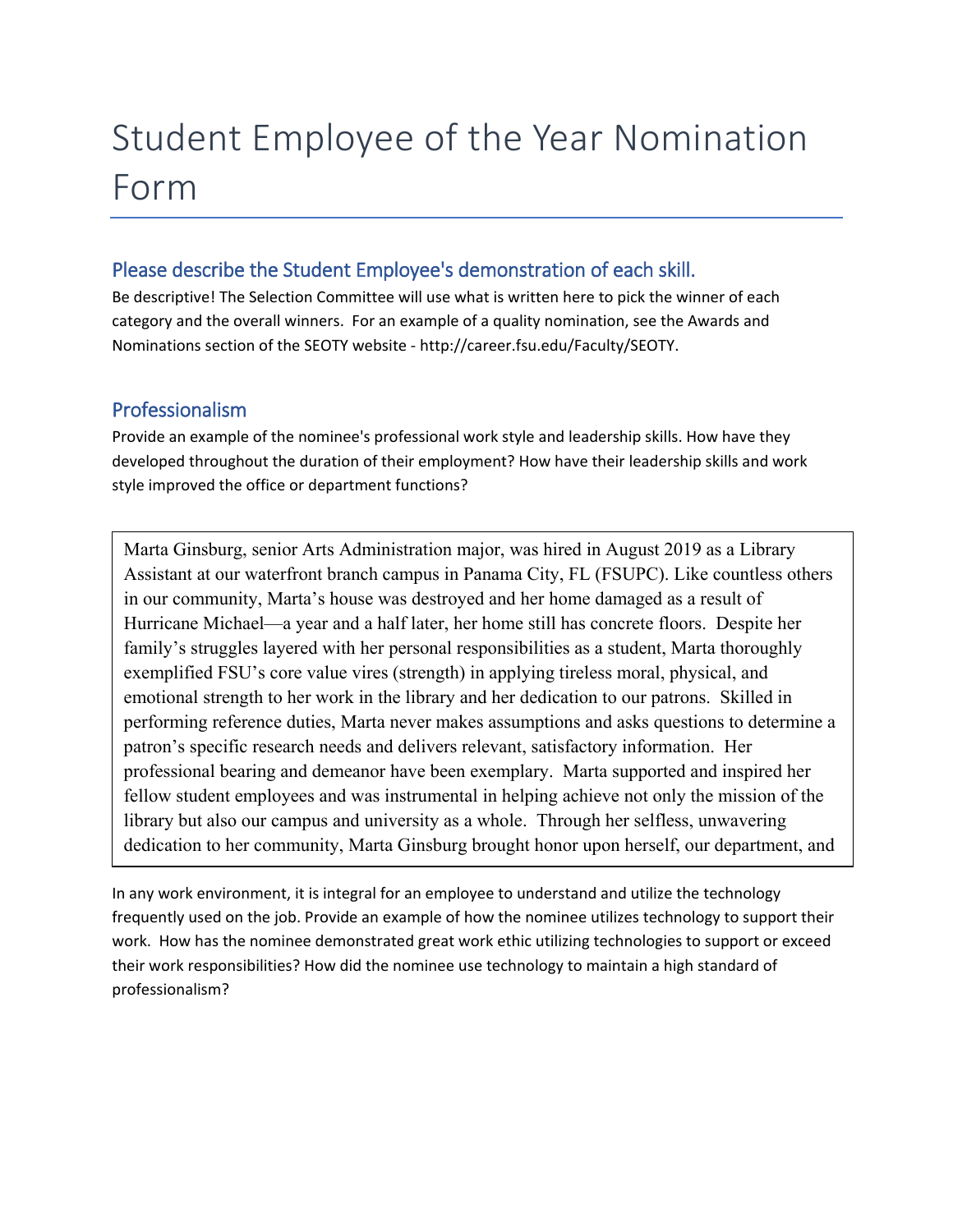For several challenging weeks after Hurricane Michael, cell phone and Internet service remained unavailable for most of our students, staff, and faculty; so the library became a crucial place to work, receive mental health support, connect with others, and find respite from the chaos of damaged homes and local infrastructure. As part of our returning team, Marta worked tirelessly and relentlessly to find, unbox, and setup our technology and shelve our books to immediately begin offering as many library services as possible and provide a semblance of "normal life" for our patrons.

At that point, Marta had already mastered our specialized library circulation software; then she showed initiative by electively earning Certificates of Completion for training on MS Word, Excel, PowerPoint, and Photoshop, applying this knowledge to resolve patron technology issues and assist with collection development and statistical reporting. Marta was further put to the test late one evening when the library experienced a social engineering attack, targeting our campus network. Marta refused to give the password requested, shut down the computer, and reported the issue to authorities. In doing so, Marta displayed calm presence of mind and excellent independent judgment, preventing harm and allowing law enforcement to perform a forensic examination of the computer.

#### Initiative

Provide an example of how the nominee takes initiative to go above and beyond the expectations listed in their job description. How did the nominee see a need/gap, presented a solution and executed it for the benefit of the office, students, or University?

A good leader embodies virtues and traits that inspire others to be better versions of themselves. Although having no official leadership role or title, Marta nevertheless leads by example among our student employee team of six. Marta's understated and humble display of competency shows strength and confidence. Her good deeds are done not for personal gain but for the good in itself, which shows sacrifice and moral courage—tenets of all good leaders. I worked beside Marta during the exhausting, turbulent period following Hurricane Michael, keeping the library open late and serving the needs of our patrons without phone service, Internet, or even a home—some grieving losses and hampered with injuries. During this trying time, while some staff reacted to the stress by violating rules of conduct and failing to perform basic duties to keep the library operational and secure, Marta emerged as the quiet, dependable hero who demonstrated a resolute spirit and tireless dedication to her duties, which she performed with steadfast determination. I am personally in awe of her strength, courage, and sense of personal responsibility in the wake of the storm.

Initiative in the workplace extends into drive for team success in a work environment. Provide an example of a time they took initiative as team player to drive a project or team success. How has the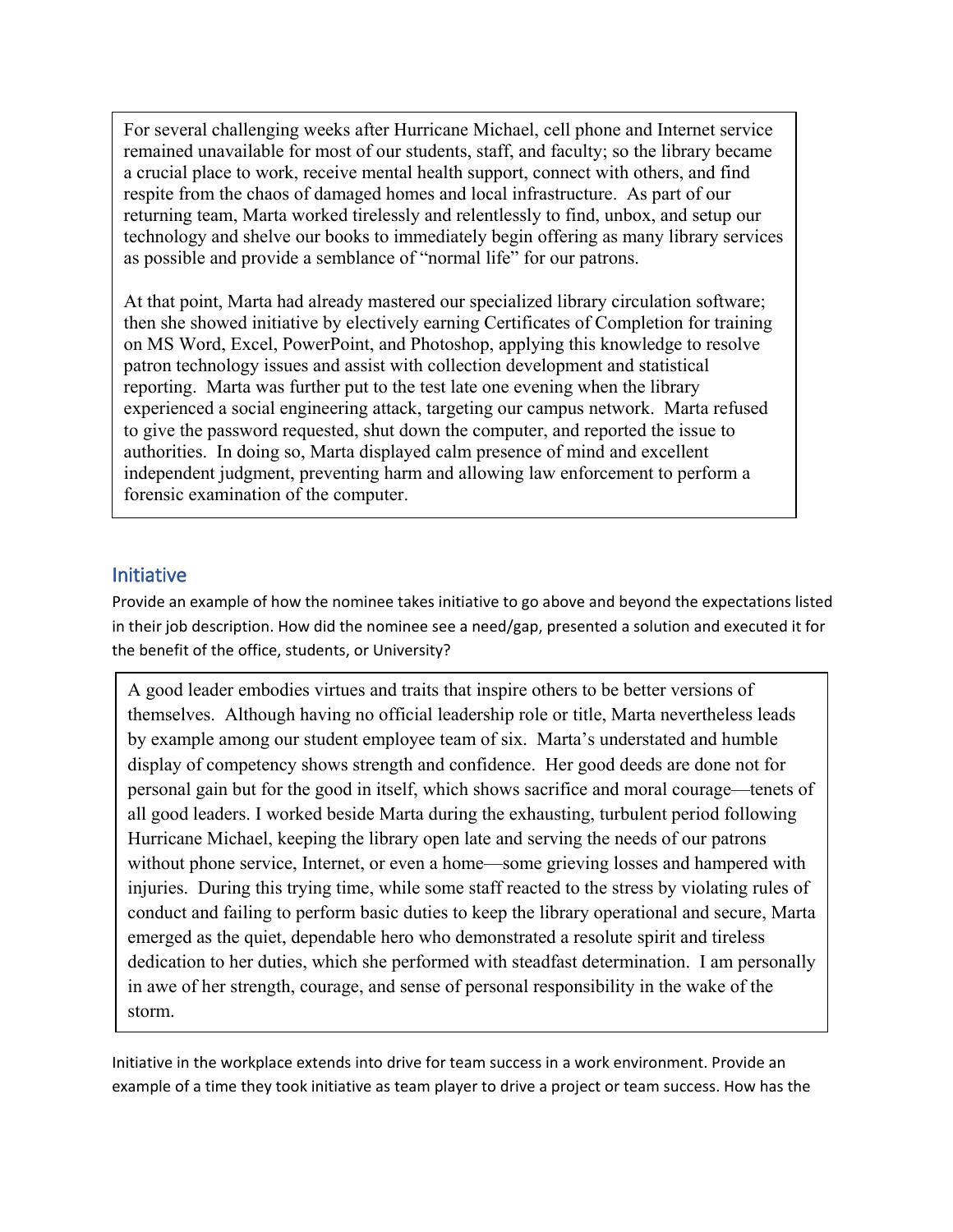nominee taken into consideration the thoughts and ideas of their co-workers in order to move the team toward success?

Working with Marta, it's clear that she understands how library work has given her the opportunity to develop professional attributes and research skills that will help ensure success in her future career path endeavors. Our library's focus on solving problems for patrons and creating a supportive workplace for staff aligns with career readiness skills that employers most actively seek today. Marta's strong commitment to and consistent application of these skills is a hallmark of professionalism. In all of my observations, Marta possesses the insight and perspective to separate the truly important from the irrelevant and trivial; and that wisdom guides all her actions toward our primary goal: student success.

# Critical Thinking

Provide an example of how the nominee demonstrates critical thinking skills. How do they use this skill, as well as any other strong attributes they possess, to enhance their work?

From the outset, Marta has consistently displayed FSU's core values of artes (skill) and mores (character) in being an eager trainee and providing exceptional user-centered service to our patrons. Our library patrons, both internal FSUPC and external community members, present a wide range of service and support needs; Marta is a natural problemsolver with motivated mental energy who exercises moral judgment in a variety of complex service situations to devise satisfactory solutions for our patrons. Marta has also calmly, patiently and respectfully served patrons presenting with a personal health or even mental health crisis that other student workers may have not treated as delicately. Marta maintained that service excellence throughout the ongoing post-hurricane trials of 2019- 20, demonstrating professional attributes that will no doubt lead to success in her professional life.

Critical thinking is key in day-to-day work but also in setting long term goals. Provide an example on how the nominee sees the bigger picture of how their work ties into their future career or post-graduation goals. How does the nominee self-advocate for opportunities in the workplace?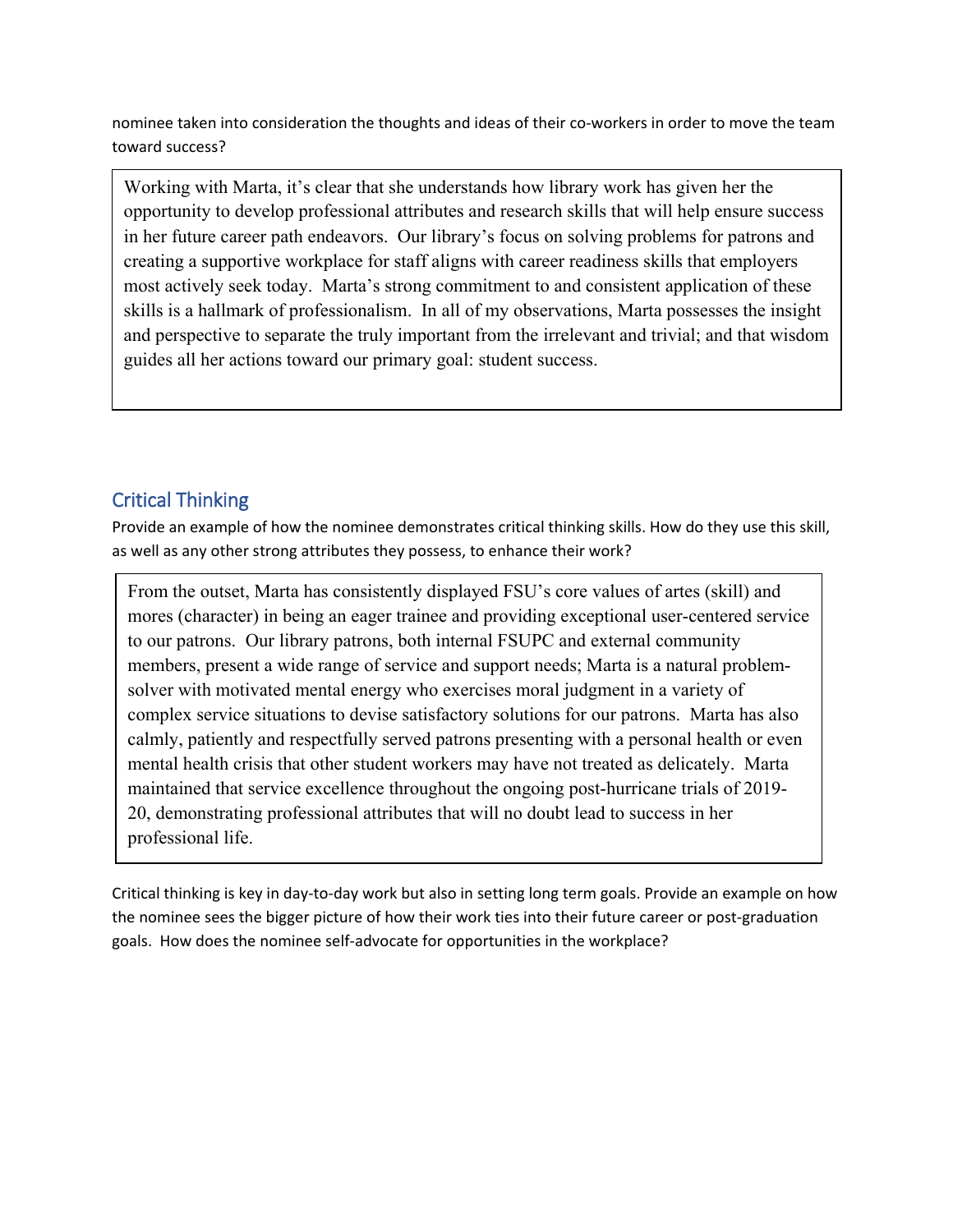Motivated yet collegial, talented yet humble, Marta displays an unwavering commitment to teamwork by identifying needs and volunteering for extra tasks. Marta is the consummate team player who has eagerly covered shifts for her co-workers seven days a week (including nights, weekends, and extended post-hurricane hours) despite not having personal transportation, which means relying on family members or the local trolley with its circuitous routes and long rides; these work shifts often end after the last trolley run, and she shoulders the financial burden of hiring a rideshare service. Marta exemplifies our ideals of user-centered service and ensures every patron feels cared for and has needs met. Marta always avoids telling a patron, "I don't know," and instead consults with colleagues, contacts other departments, offers referrals to experts, and provides all available options for the patron to choose from. It's commendable that, despite working long hours in difficult circumstances, Marta completed all of her classes that semester and has maintained an FSU GPA of 3.9.

#### Customer Service

How has the nominee demonstrated customer service and what positive impact has it had in the office or department? A customer service role is often all about how well one communicates with other people. How has the nominee demonstrated efficient written and verbal communications skills in their role?

Three months after Marta was hired, we experienced a direct hit by Category 5 Hurricane Michael, devastating the community. FSUPC quickly reopened two and a half weeks later, welcoming back our students, staff, and faculty. When we returned, the library was in complete disarray with the ongoing recovery efforts; yet Marta never wavered, complained, or failed to accomplish her duties and aid our library patrons during their extraordinary time of need. As a communicator, Marta has consistently reflected a mature concern for her workplace and exhibited close attention to detail in proactively identifying any problems that may affect the mission of the library. All concerns have been conveyed with clarity, compassion, and empathy—and always done with the sole intention of improving patron service and staff morale. Marta's affable and diplomatic communication style is deeply appreciated and has proved instrumental in preventing problems and maintaining a high level of library services. Her grace, persistence, and equanimity in the face of such exhausting work in the aftermath of an historic storm was especially inspiring to me as a military veteran.

Cultural fluency is an integral part of any position, especially when working with individuals with different backgrounds, values, and ideas. Provide an example of how the student employee has gone above and beyond to create an environment of inclusivity and has the ability to understand individual differences in the workplace.